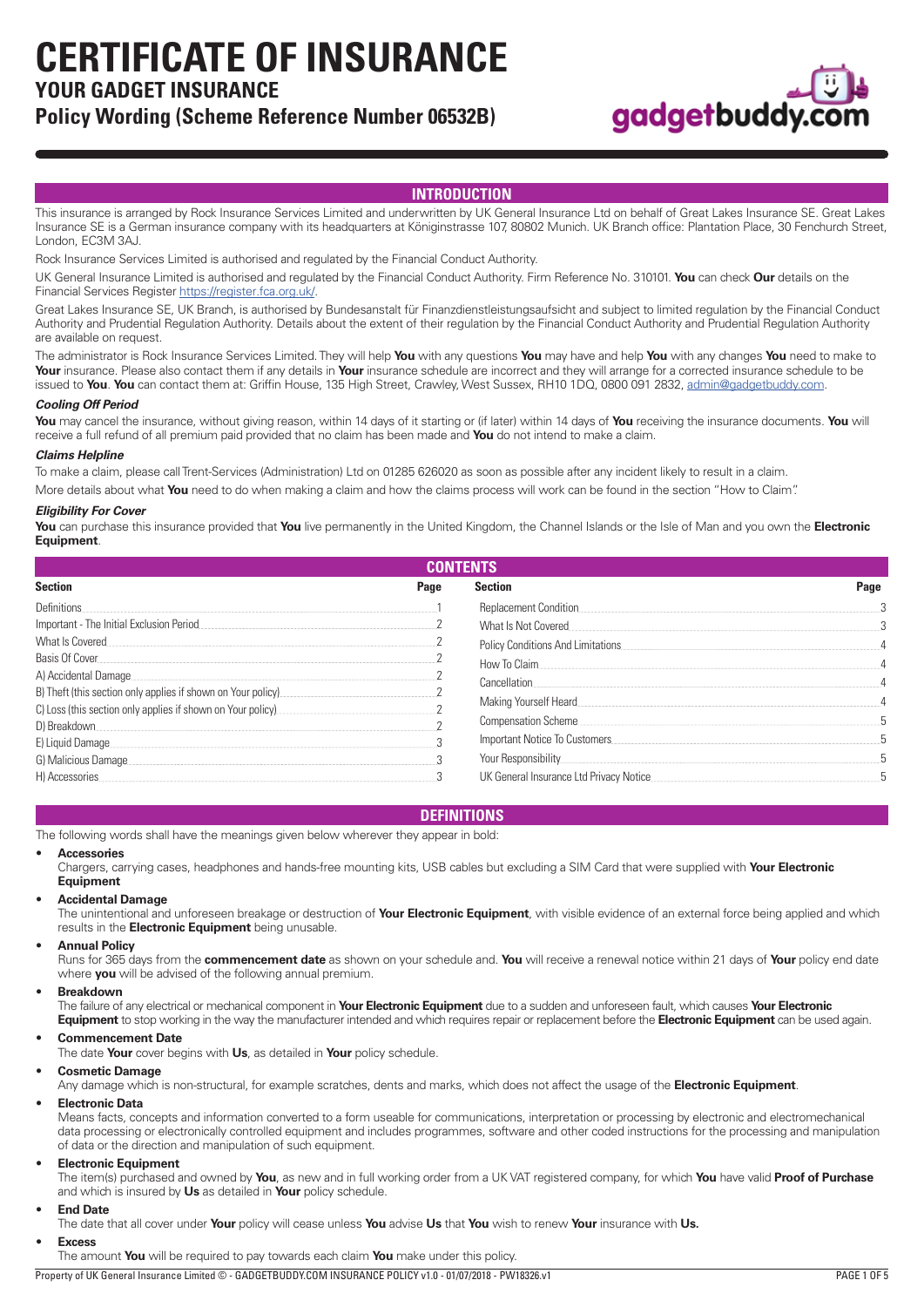# <span id="page-1-0"></span>• **Immediate Family**

**Your** husband, wife, civil partner, partner, children or parents, who permanently reside with **You.**

#### • **Loss**

Where the **Electronic Equipment** has been accidentally left by **You** in a location and **You** are permanently deprived of its use.

## • **Period of Insurance**

The period of time between the **Commencement Date** and the **End Date** which is shown on **Your** policy schedule and that the policy will be in force for. • **Premiums**

If you pay this premium by credit card/debit card annually, your contract will be annually renewable. The policy will run for a period of 365 days unless advised otherwise. You will receive a renewal notice within 21 days of your policy end date where you will be advised of the following annual premium.

### • **Proof of Purchase**

An original receipt and any other documentation required to prove **Your Electronic Equipment** was purchased from a UK VAT registered company and that it is owned by You - including the date of purchase, make, model, serial and IMEI number of **Your Electronic Equipment**, where applicable.

# • **Reasonable Precautions**

All measures that would be deemed appropriate to expect a person to take in the circumstances to prevent **Loss**, damage or **Theft** of **Electronic Equipment**.

# • **Replacement Item**

An identical item of **Electronic Equipment** of the same age and condition but not necessarily the same colour or, if not available, at **Our** discretion **We** will provide **You** with one of comparable specification or the equivalent value taking into account the age and condition of the original item of **Electronic Equipment**.

#### • **Terrorism**

Any act including but not limited to the use, or threat, of violence or force by any person or organisation involving, causing or threatening harm or putting the public or any section of the public in fear if it is likely that the purpose is of a political, religious, ideological (of an intellectual or rational nature) or similar nature.

### • **Theft**

The unauthorised dishonest appropriation or attempted appropriation of the **Electronic Equipment** specified on **Your** insurance schedule, by another person with the intention of permanently depriving **You** of it.

### • **Unattended**

Not visible to **You** and not within **Your** arms' length reach. **We** will not pay any claims for property left **Unattended** in publicly accessible places. **You** must act as though **You** are not insured.

### • **Unauthorised Calls, Texts or Data Use**

Any calls, texts or data use made from **Your Electronic Equipment** after the time that it was lost or stolen, to the time that it was blacklisted by **Your** airtime provider.

# • **We, Us, Our, Insurer**

UK General Insurance Limited on behalf of Great Lakes Insurance SE.

### • **You, Your, Insured**

The insured person, who owns the specified **Electronic Equipment** as stated on **Your** policy schedule.

# **IMPORTANT - THE INITIAL EXCLUSION PERIOD**

There is an initial 14 day period during which, if **Your Electronic Equipment** is stolen, lost, damaged or breaks down, **You** will not be able to claim and this is called the "Exclusion period". The Exclusion period is:

# 1. 14 days after the **Commencement Date** of **Your** policy;

2. 14 days after any change to **Your** policy in which **You** add an **Electronic Equipment** to **Your policy** or replace a current insured **Electronic Equipment** – the Exclusion period applies to the **Electronic Equipment You** add.

If **You** renew your policy, the Exclusion Period will not re-apply at renewal.

# **WHAT IS COVERED**

In return for **Your** premium payment, **We** will insure **Your Electronic Equipment** for the **Period of Insurance** as stated on **Your** policy schedule subject to the terms, conditions, and limitations shown below or as amended in writing by **Us** and during the period of cover. Please read **Your** policy carefully to ensure **You** understand the cover **We** are providing **You** and that **You** comply with **Our** terms and conditions.

# **BASIS OF COVER**

# *A) Accidental Damage*

**We** will pay the costs of repairing **Your Electronic Equipment** as a result of **Accidental Damage**. If **We** are unable to economically repair **Your Electronic Equipment** then, at **Our** discretion, a **Replacement Item** will be provided by **Us.**

In addition to claims excluded under the "What is Not Covered" section, **We** will not pay for **Accidental Damage** caused by:

- 1. Deliberate damage or neglect of the **Electronic Equipment;**
- 2. Failure on **Your** part to follow the manufacturer's instructions;
- 3. Inspection, maintenance, routine servicing or cleaning.

# *B) Theft (this section only applies if shown on Your policy)*

**We** will replace **Your Electronic Equipment** with a **Replacement Item** if it is stolen. Where only part or parts of **Your Electronic Equipment** have been stolen, We will only replace that part or parts.

In addition to claims excluded under the "What is Not Covered" section, **We** will not pay for **Theft:**

- 1. Where the **Theft** has occurred from any motor vehicle where **You** or someone acting on **Your** behalf is not in the vehicle, unless the **Electronic Equipment** has been concealed in a locked boot, locked glove compartment or other locked internal compartment and all the vehicle's windows and doors were closed and locked and all security systems had been activated;
- 2. From any premises, building, land or vehicle unless force, resulting in damage to the building, premises or vehicle was used to gain entry or exit;
- 3. Where the **Electronic Equipment** has been removed from **Your** control or the control of a member of **Your Immediate Family** unless it was not left **Unattended** ;
- 4. Where the **Electronic Equipment** has been left **Unattended** when it is away from **Your** home;
- 5. Where **Reasonable Precautions** have not been taken.

# *C) Loss (this section only applies if shown on Your policy)*

If **You** lose **Your Electronic Equipment, We** will replace it with a **Replacement Item**.

- In addition to claims excluded under the "What is Not Covered" section, **We** will not pay for **Loss**:
- 1. Where the **Electronic Equipment** has been left **Unattended** when it is away from **Your** home;
- 2. Where **Reasonable Precautions** have not been taken.

### *D) Breakdown*

If a Breakdown of **Your Electronic Equipment** occurs outside of the manufacturer's guarantee or warranty period **We** will pay the repair costs. If **We** are unable to economically repair **Your Electronic Equipment** then, at **Our** discretion, a **Replacement Item** will be provided by **Us**.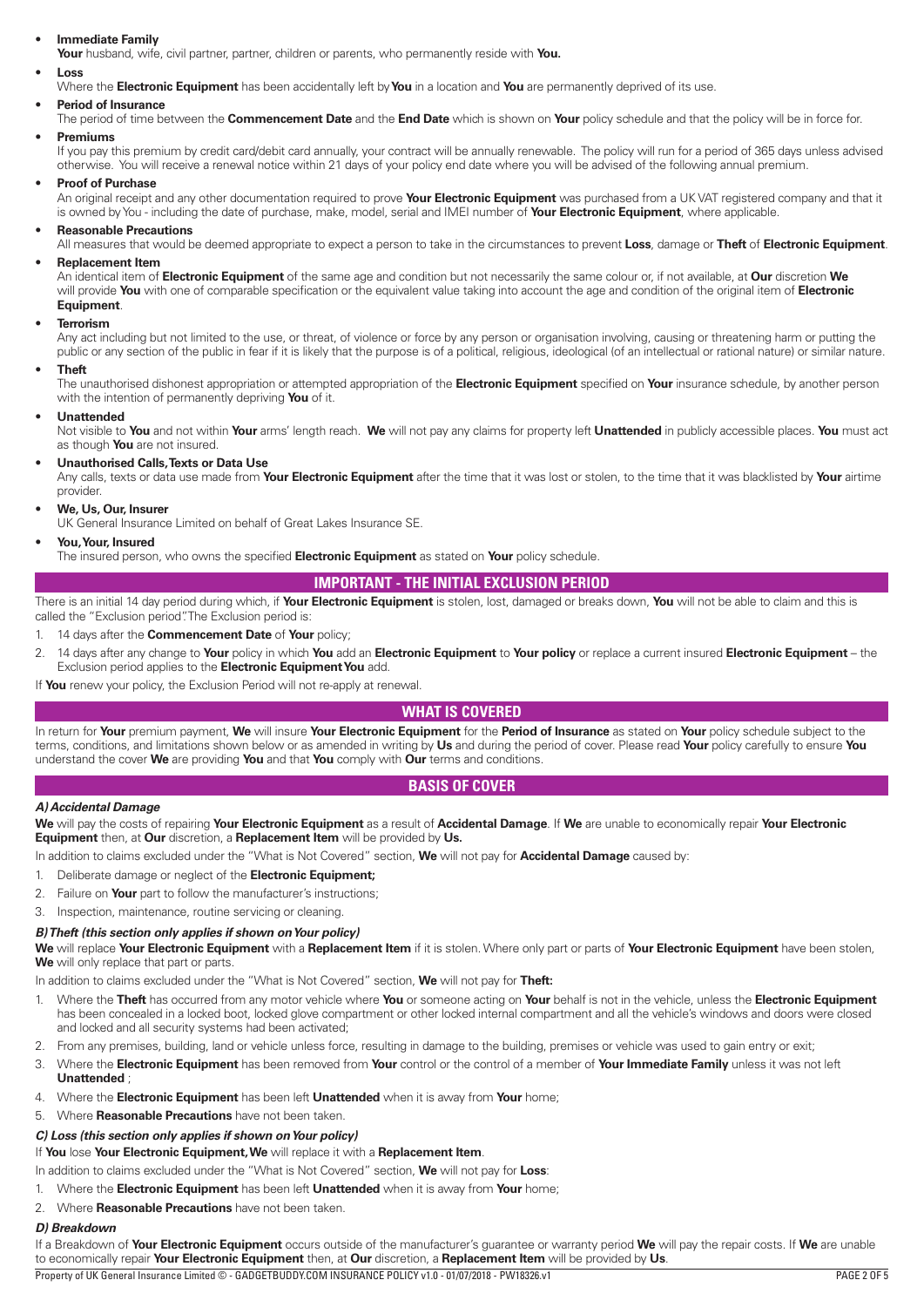<span id="page-2-0"></span>In addition to claims excluded under the "What is Not Covered" section, **We** will not pay for **Breakdown** caused by:

- 1. Deliberate neglect of the **Electronic Equipment**;
- 2. Failure on **Your** part to follow the manufacturer's instructions.

# *E) Liquid Damage*

**We** will repair or provide a **Replacement Item** for **Your Electronic Equipment** if it is damaged as a result of accidentally coming into contact with any liquid. **We** will not pay for any **Liquid Damage** claims excluded under the "What is Not Covered" section.

# *F) Unauthorised Calls, Texts or Data Use*

Where **Your** item of **Electronic Equipment** is a device where **You** are charged for **Unauthorised Calls, Texts or Data Use** and it is lost or stolen, **We** will refund the cost of any calls, texts or data used after the time it was lost or stolen to the time it was blacklisted by **Your** airtime provider. This is subject to **You** providing an itemised bill. The maximum **We** will pay for any one occurrence is £100.

In addition to claims excluded under the **"What is Not Covered"** section, **We** will not pay for:

1. Any **Unauthorised Calls, Texts or Data Use** where the **Theft** or **Loss** has not been reported to **Your** airtime provider within 24 hours of the **Theft** or **Loss** occurring;

2. Any amounts unless associated with a valid **Theft** or **Loss** claim.

### *G) Malicious Damage*

Where **Your** item of **Electronic Equipment** is damaged through the intentional or deliberate actions of another party who is unknown to **You**, **We** will repair or replace it. Where only part or parts of **Your Electronic Equipment** have been damaged, **We** will only replace that part or parts.

#### *H) Accessories*

In the Event of a claim being agreed by Us in respect of Your Gadget, we will replace any Accessories damaged, stolen or lost at the same time as Your Gadget up to the maximum of £250 per 12 month period including VAT.

# **REPLACEMENT CONDITION**

This policy is not an old for new replacement policy. If **Your Electronic Equipment** cannot be replaced with an identical item of **Electronic Equipment** of the same age and condition but not necessarily the same colour, **We** will replace it with one of comparable specification or the equivalent value taking into account the age and condition of the original item of **Electronic Equipment**.

# **WHAT IS NOT COVERED**

1. The amount of **Excess** which applies to each and every claim.

### 2. Repairs or any other costs for:

- a) Cleaning, inspection, routine servicing or maintenance;
- b) **Loss** or damage arising from a manufacturer's defect or recall of the **Electronic Equipment**;
- c) Replacement of or adjustment to fittings, control knobs or buttons, batteries or aerials;
- d) Any repairs carried out without prior authorisation from **Us**;
- e) Wear and tear to the **Electronic Equipment** and/or gradual deterioration of performance;
- f) **Cosmetic Damage**.
- g) **Malicious Damage.** Where **Your** item of **Electronic Equipment** is damaged through the intentional or deliberate actions of another party who is unknown to **You**, **We** will repair or replace it. Where only part or parts of **Your Electronic Equipment** have been damaged, **We** will only replace that part or parts. In addition to claims excluded under the "**What is Not Covered**" section, **We** will not pay for any malicious damage which has been caused by someone known to **You**.
- 3. Any claim if the serial number, IMEI (international mobile equipment identity) or simgate has been tampered with in any way;
- 4. Any claim made, or any event causing the need for a claim to be made, that occurs within the first 14 days of the **Commencement Date** of the policy, or within 14 days of the change or addition of **Electronic Equipment** to **Your** policy for any **Electronic Equipment** added or amended during the **Period of Insurance;**
- 5. Any claim for a mobile phone or iPhone which has not been used for its core purpose since the inception of **Your** policy, or since it was added to **Your** policy, as verified by **Your** airtime provider;
- 6. Any claim where the **Electronic Equipment** has not been used in the first 14 days after the **Commencement Date** or within 14 days of the change or addition of **Electronic Equipment** to **Your** policy for any **Electronic Equipment** added or amended during the **Period of Insurance**;
- 7. Any repair or replacement if a SIM card registered to **You** was not in the insured mobile phone, iPhone or **Electronic Equipment** at the time of the **Accidental Damage, Theft, Loss, Breakdown, or Liquid Damage**;
- 8. Any loss of a SIM (subscriber identity module) card;
- 9. Any expense incurred arising from not being able to use the **Electronic Equipment**, or any costs other than the repair or replacement costs of the **Electronic Equipment;**
- 10. **Accidental Damage, Theft, Loss, Breakdown** or liquid damage to **Accessories** of any kind;
- 11. Any **Breakdown** arising from the failure of any electrical or computer equipment, software, micro-controller, microchip, **Accessories** or associated equipment to correctly recognise and process any calendar date or time;
- 12. Reconnection costs or subscription fees of any kind;
- 13. Costs arising from the replacement of any personalised ring tones, graphics, downloaded material or software;
- 14. Items purchased from an online auction site unless from a UK VAT registered company;
- 15. Any costs for loss or damage to information, data or software contained in or stored on the **Electronic Equipment,** whether arising as a result of a claim paid by this insurance or otherwise;
- 16. Any other costs that arise directly or indirectly from the event which led to **Your** claim unless specifically covered by this policy;
- 17. Liability of whatsoever nature arising from ownership or use of the **Electronic Equipment**, including any illness or injury resulting from it;
- 18. Value Added Tax (VAT) where **You** are registered with HM Revenue & Customs for VAT;
- 19. Claims arising from any direct or indirect consequence of war, civil war, invasion, acts of foreign enemies (whether war be declared or not), rebellion, revolution, insurrection, military or usurped power, or confiscation, nationalisation, requisition, destruction of or damage to property by or under the order of any government, local or public authority;
- 20. Claims arising from any direct or indirect consequence of terrorism as defined by the Terrorism Act 2000 and any amending or substituting legislation;
- 21. Claims arising from damage or destruction directly occasioned by pressure waves caused by aircraft or other aerial devices travelling at sonic or supersonic speeds;
- 22. Any direct or indirect consequence of:
	- Irradiation, or contamination by nuclear material; or
	- The radioactive, toxic, explosive or other hazardous or contaminating properties of any radioactive matter; or
- Any device or weapon which employs atomic or nuclear fission or fusion or other comparable reaction or radioactive force or matter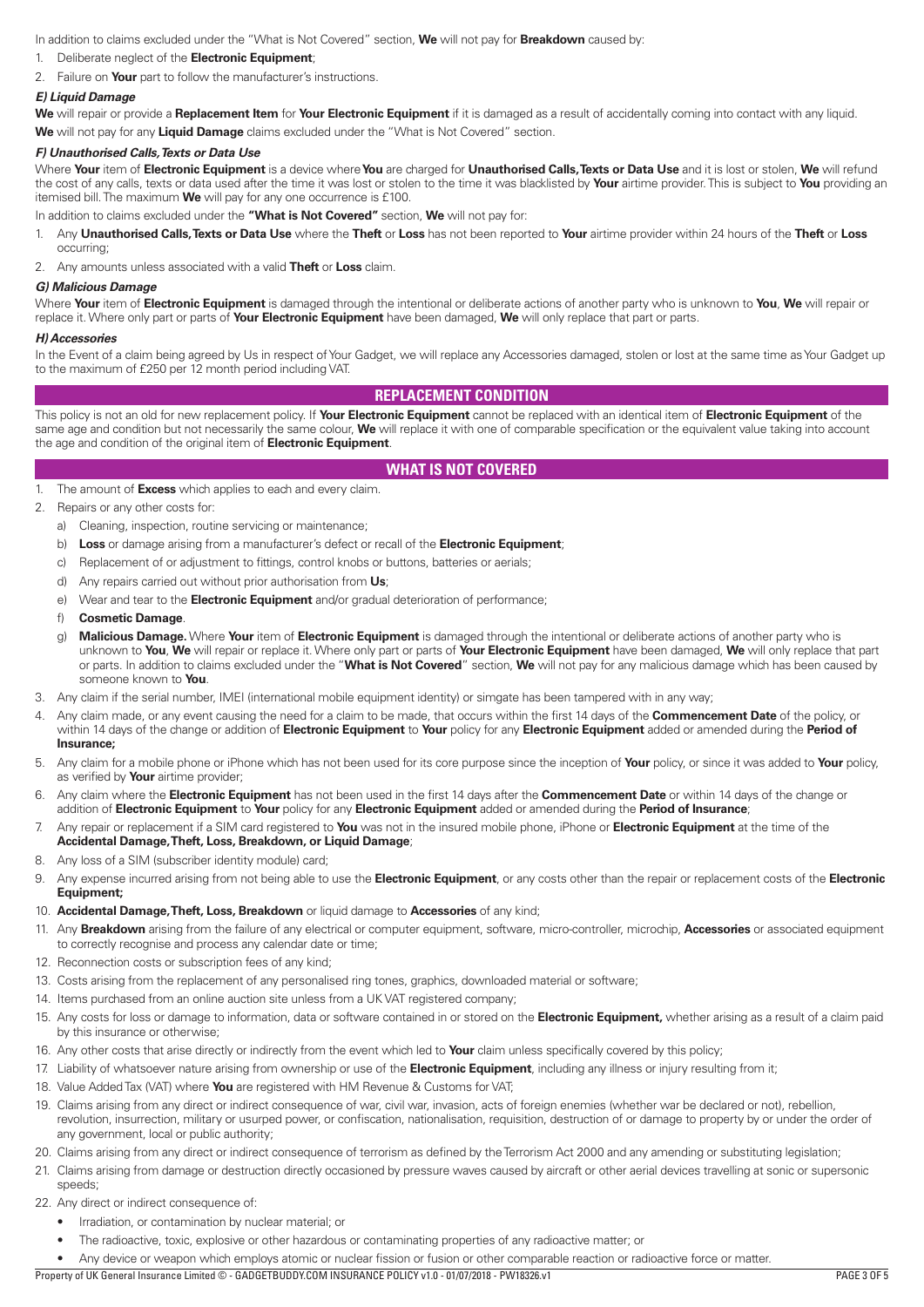- <span id="page-3-0"></span>23. Any consequence, howsoever caused, including but not limited to Computer Virus of Electronic Data being lost, destroyed, distorted, altered, or otherwise corrupted.
	- For the purposes of this Policy, Electronic Data shall mean facts, concepts and information stored to form useable data for communications, interpretations, or processing by electronic or electromechanical data processing or other electronically controlled hardware, software and other coded instructions for the processing and manipulation of data, or the direction and manipulation of such hardware.
	- For the purposes of this Policy, Computer Virus shall mean a set of corrupting, harmful, or otherwise unauthorised instructions or code, whether these have been introduced maliciously or otherwise, and multiply themselves through a computer system or network of whatsoever nature.
- 24. However, in the event that a peril listed below results from any of the matters described in paragraph (23) above, this Policy, subject to all its terms, conditions and exclusions, will cover physical damage occurring during the Policy period to property insured by this Policy directly caused by such listed peril. Listed Perils Fire, Explosion.
- 25. Claims for any **Electronic Equipment** used in connection with **Your** profession or trade.

# **POLICY CONDITIONS AND LIMITATIONS**

- 1. If there is a dispute, it will only be dealt with in the courts of England or of the country within the United Kingdom in which **Your** main residence is situated.
- 2. This insurance only covers **Electronic Equipment** bought and used in the UK, the Isle of Man and the Channel Islands. Cover includes the use of the **Electronic Equipment** anywhere in the world up to a maximum of 90 days in total, in any single 12 month period. Any repairs or replacements must be carried out in the UK by repairers or retailers approved by **Us.**
- 3. The **Electronic Equipment** must be less than 18 months old at the **Commencement Date** of the insurance, with valid **Proof of Purchase**. All items must have originally been purchased from a UK VAT registered company and must be in full working order at the **Commencement Date** of this policy.
- 4. **You** must provide **Us** with any receipts, **Proof of Purchase** or documents to support **Your** claim that are reasonable for **Us** to request. **Proof of Purchase**  must include the make, model, IMEI number where applicable and serial number of the **Electronic Equipment** and must be in **Your** name. If **We** do not receive the documents **We** have requested from **You** or if any documents submitted by **You** are not acceptable to **Us**, it may delay **Your** claim or **We** may decline to pay **Your** claim.
- 5. **We** may decide to change the terms and conditions of **Your** policy and or **Your** premium. **We** will give **You** 30 days' written notice of any change **We** intend to make. Only changes formally made by **Us** and advised to **You** in writing are accepted as terms under this policy; no other parties have any jurisdiction to change or agree any different terms.
- 6. **You** must take all **Reasonable Precautions** to prevent any **Loss** or damage to **Your Electronic Equipment**.
- 7. **We** will process **Your** claim under the terms and conditions of this insurance based on the first reason notified to **Us** for the claim. Please note that it may be necessary for **Us** to contact **Your** Airtime Provider in order to validate **Your** claim.
- 8. Cover for Your **Electronic Equipment** applies to **You** as the person who purchased the policy and **Your Immediate Family**.
- 9. The benefits of this policy cannot be transferred to someone else or to any other **Electronic Equipment** without **Our** written permission.

# **HOW TO CLAIM**

# **You** must:

- 1. Notify Trent-Services (Administration) Ltd on 01285-626020 as soon as possible after any incident likely to result in a claim under this insurance. Trent-Services (Administration) Ltd, Trent House, Love Lane, Cirencester, Gloucestershire, GL7 1XD. Tel 01285-626020 Email [claims@trent-services.co.uk](mailto:claims@trent-services.co.uk). Fax 01285 626031.
- 2. Report the **Theft** or **Loss** of **Your** mobile phone or iPhone within 24 hours of discovery of the **Loss** or the occurrence of the **Theft**, to **Your** airtime provider and instruct them to blacklist **Your** handset;
- 3. Report the **Theft** or **Loss** of **Your Electronic Equipment** to the police within 24 hours of discovery and obtain a crime reference number in relation to the **Theft** of the item and a lost property number in relation to the **Loss** of the item;
- 4. If **We** replace **Your Electronic Equipment** the ownership of the damaged or lost item is transferred to **Us** once **You** have received the Replacement Item **We** have supplied **You**. If the **Electronic Equipment You** have claimed for is returned or found **You** must notify **Us** and send it to **Us** if **We** ask **You** to.
- 5. Before **Your** claim can be approved, **You** must pay the **Excess**. The **Excess** for an I-Phone X is £100; the **Excess** for an I-Phone 8 & 8+; A Galaxy Note 9, A Galaxy 8 & 8+ is £75. For all other Gadgets the **Excess** is £50.
- If the above terms are not adhered to, then **Your** claim may not be paid or paid in full.

UK General Insurance Ltd is an insurer's agent and in the matters of a claim, act on behalf of the **Insurer**.

# **CANCELLATION**

**We** hope **You** are happy with the cover this policy provides. However, if after reading this policy this insurance does not meet with **Your** requirements, please return it to Rock Insurance within 14 days of issue and **We** will refund **Your** premium. Thereafter **You** may cancel the insurance cover at any time by writing to Rock Insurance and cancellations will not be backdated. Where **You** have made a claim and wish to cancel **Your** policy **You** will not be entitled to a pro-rata refund. We will apply an administration fee of £10 to all policy cancellations made after the initial 14 days which will be deducted from any refund given. If the pro rata refund is less or equal to £10 the refund value of the policy will be £0.

**We** shall not be bound to accept renewal of any insurance and may at any time cancel any insurance document by giving 14 days' notice in writing where there is a valid reason for doing so. A cancellation letter will be sent to **You** at **Your** last known address. Valid reasons may include but are not limited to:

- a) Where **We** reasonably suspect fraud
- b) Non-payment of premium
- c) Threatening and abusive behaviour
- d) Non-compliance with policy terms and conditions

e) **You** have not taken reasonable care to provide accurate and complete answers to the questions **Your** (administrator / agent) asked.

If **We** cancel the policy and/or any additional covers **You** will receive a refund of any premiums **You** have paid for the cancelled cover, less a proportionate deduction for the time **We** have provided cover.

Where **Our** investigations provide evidence of fraud or misrepresentation, **We** may cancel the policy immediately and backdate the cancellation to the date of the fraud or the date when **You** provided **Your** administrator / **Your** agent with incomplete or inaccurate information. This may result in **Your** policy being cancelled from the date **You** originally took it out and **We** will be entitled to keep the premium.

If **Your** policy is cancelled because of fraud or misrepresentation, this may affect **Your** eligibility for insurance with **Us**, as well as other insurers, in the future.

# **MAKING YOURSELF HEARD**

**We** realise that things can go wrong and there may be occasions when **You** feel that **We** have not provided the service **You** expected. When this happens **We** want to hear about it so **We** can try to put things right. If **You** have cause for complaint it is important **You** know **We** are committed to providing **You** with an exceptional level of service and customer care.

# **Complaints regarding the sale of the policy:**

Please contact Rock Insurance Services Limited, Griffin House, 135 High Street, Crawley, West Sussex, RH10 1DQ Telephone: 0800 091 2832 - Email: [admin@gadgetbuddy.com](mailto:admin@gadgetbuddy.com)

# **Complaints regarding claims:**

Please contact Trent-Services (Administration) Ltd, Trent House, Love Lane, Cirencester, Gloucestershire, GL7 1XD Telephone: 01285-626020 - Email [claims@trent-services.co.uk](mailto:claims@trent-services.co.uk) - Fax 01285 626031.